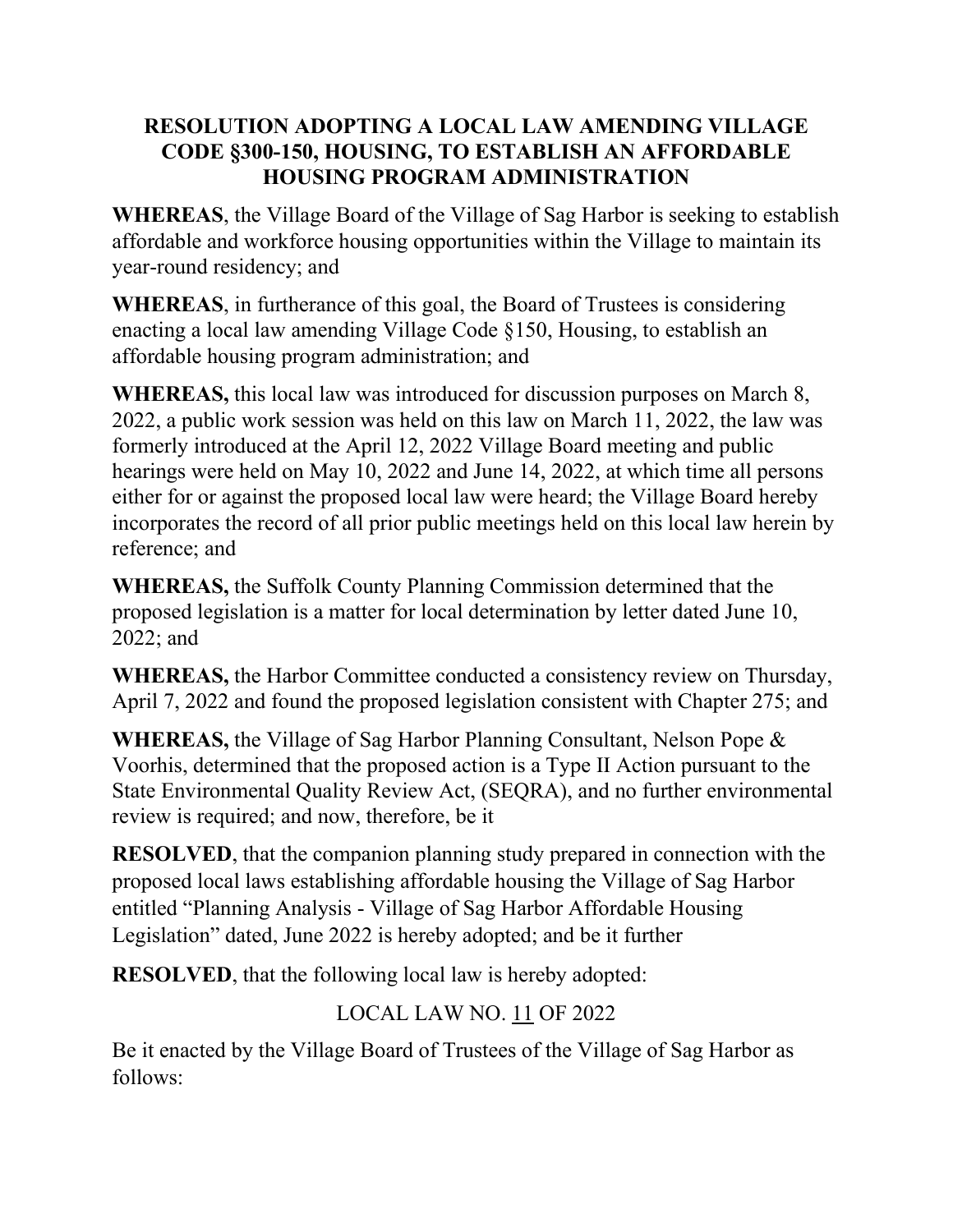A LOCAL LAW to amend Village Code §150, Housing, to establish an affordable housing program administration.

### **SECTION 1. Legislative Intent.**

Sag Harbor has been made and defined by people whose lives and livelihood have come from its unique location and history. Its modern economy is now more diverse and dynamic. Tourism, recreation, and the arts make it an attractive location for full- and part-time residents. Village businesses, schools, volunteer organizations and governmental services rely on individuals and families who make Sag Harbor their home. They are the core of the community, and yet, the cost of living, particularly housing, increasingly prevents them from living and working and doing business here. The goal of the legislation is help maintain a vital, cohesive, and prosperous population who are or wish to be vested in the full-time activities of a thriving village. It seeks to do this by helping make housing costs affordable for these residents in need.

The Mayor and Board of Trustees have as a central goal to assist those who currently live and work here, but who may not be able to remain here for lack of affordable housing. At the same time, it is within our goal to address the needs of young adults to find a place to make a home in their own community and seniors who may wish to remain in this community.

**SECTION 2. Amendment.** Please see the following and amend Village Code §150, Housing, by deleting those words that are stricken and adding those words that are underlined:

### [Chapter 150. Administration of Affordable Housing U](https://ecode360.com/print/WE0779?guid=26944300,26944268,26944277,26944298,26944310#26944267)nits

[§ 150-1. Purpose; findings.](https://ecode360.com/print/WE0779?guid=26944300,26944268,26944277,26944298,26944310#26944268)

### [A.](https://ecode360.com/print/26944269#26944269)

The purpose of this chapter is to provide for control and administration of affordable housing units created pursuant to Chapter 300 (Zoning) of the Village of Sag Harbor. The administration of the affordable housing program seeks to make housing costs affordable to the full income range of year-round residents in need.

### [§ 150-2. Definitions.](https://ecode360.com/print/WE0779?guid=26944300,26944268,26944277,26944298,26944310#26944277)

As used in this chapter, the following terms shall have the meanings indicated: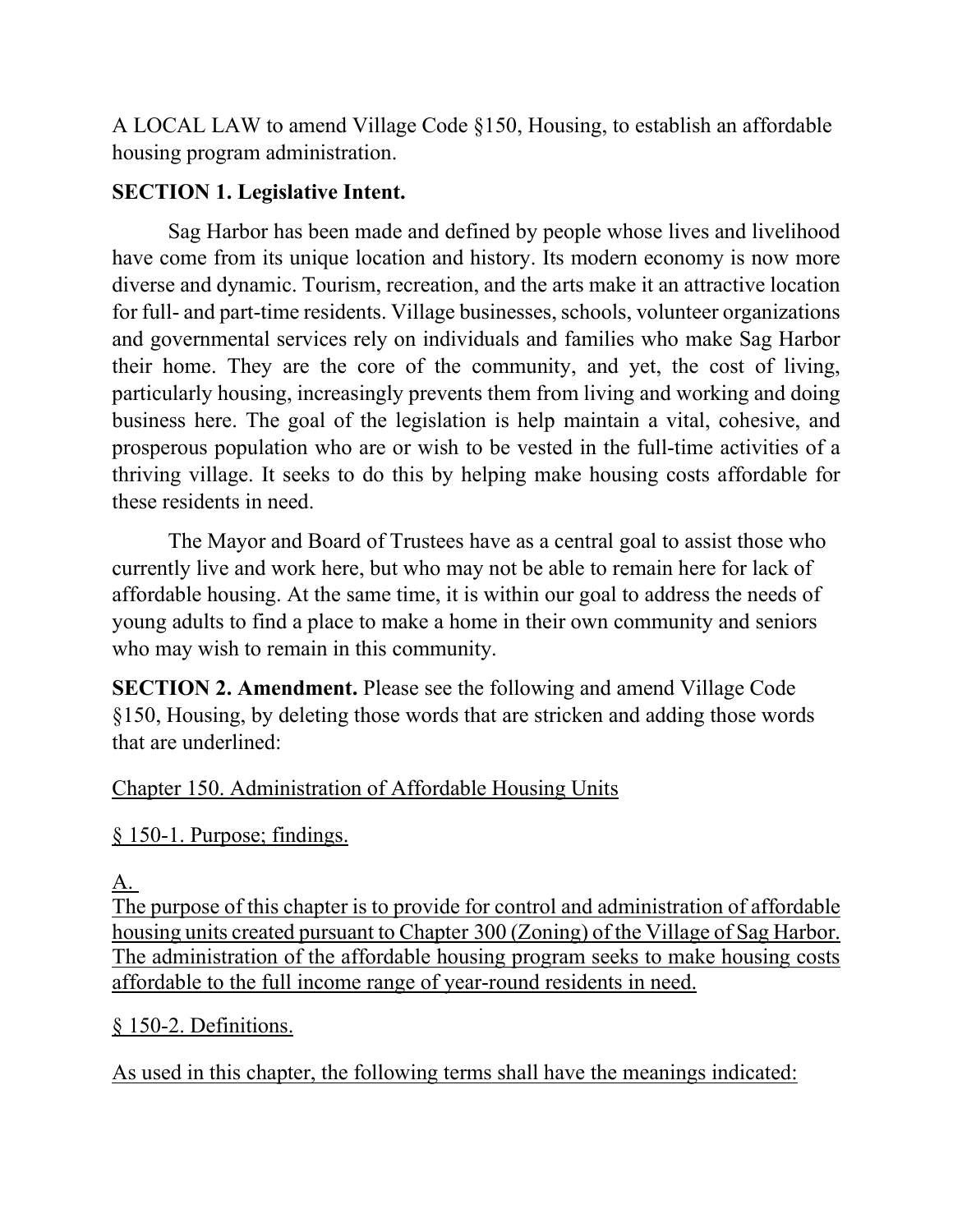### **[AFFORDABLE AND WORKFORCE HOUSING](https://ecode360.com/14669440#14669440)**

Housing for individuals and families at or below 120% of the median income for the Nassau-Suffolk primary metropolitan statistical area as defined by the federal Department of Housing and Urban Development. For the purposes of this article, the affordable and workforce housing units shall be of consistent design to those of the rest of the development.

#### **[AFFORDABLE HOUSING UNIT INVENTORY](https://ecode360.com/print/26944279#26944279)**

The listing maintained by the Village, or its designee, of units reserved for low and moderate-income.

### **[AFFORDABLE UNIT](https://ecode360.com/print/26944280#26944280)**

A below-market-rate dwelling unit that is facilitated through zoning incentives pursuant to Chapter [300](https://ecode360.com/print/6847794#6847794) (Zoning).and the cost for which rent or mortgage are not to exceed 35% of the occupants' net income.

## **AFFORDABILITY COVENANT**

A restriction imposed on a deed to real property and the certificate of occupancy for a dwelling unit reserved for affordable units that limits equity upon resale of the real property, restricts capital improvements, and ensures long-term affordability.

#### **[APARTMENT](https://ecode360.com/print/26944282#26944282)**

As defined in § **[300-1](https://ecode360.com/print/6847796#6847796)** of the Village Code.

### **[APARTMENT HOUSE](https://ecode360.com/print/26944283#26944283)**

As defined in § **[300-1](https://ecode360.com/print/6847796#6847796)** of the Village Code.

#### **[CERTIFICATE OF ELIGIBILITY](https://ecode360.com/print/26944284#26944284)**

The document issued by the Village, or its designee, that confirms the applicant (head of a household), meets the criteria for an income-eligible household.

#### **[COMMUNITY SERVICES PROVIDER](https://ecode360.com/print/26944285#26944285)**

As defined in § **[300-1](https://ecode360.com/print/6847796#6847796)** of the Village Code.

### **[CONSUMER PRICE INDEX](https://ecode360.com/print/26944286#26944286)**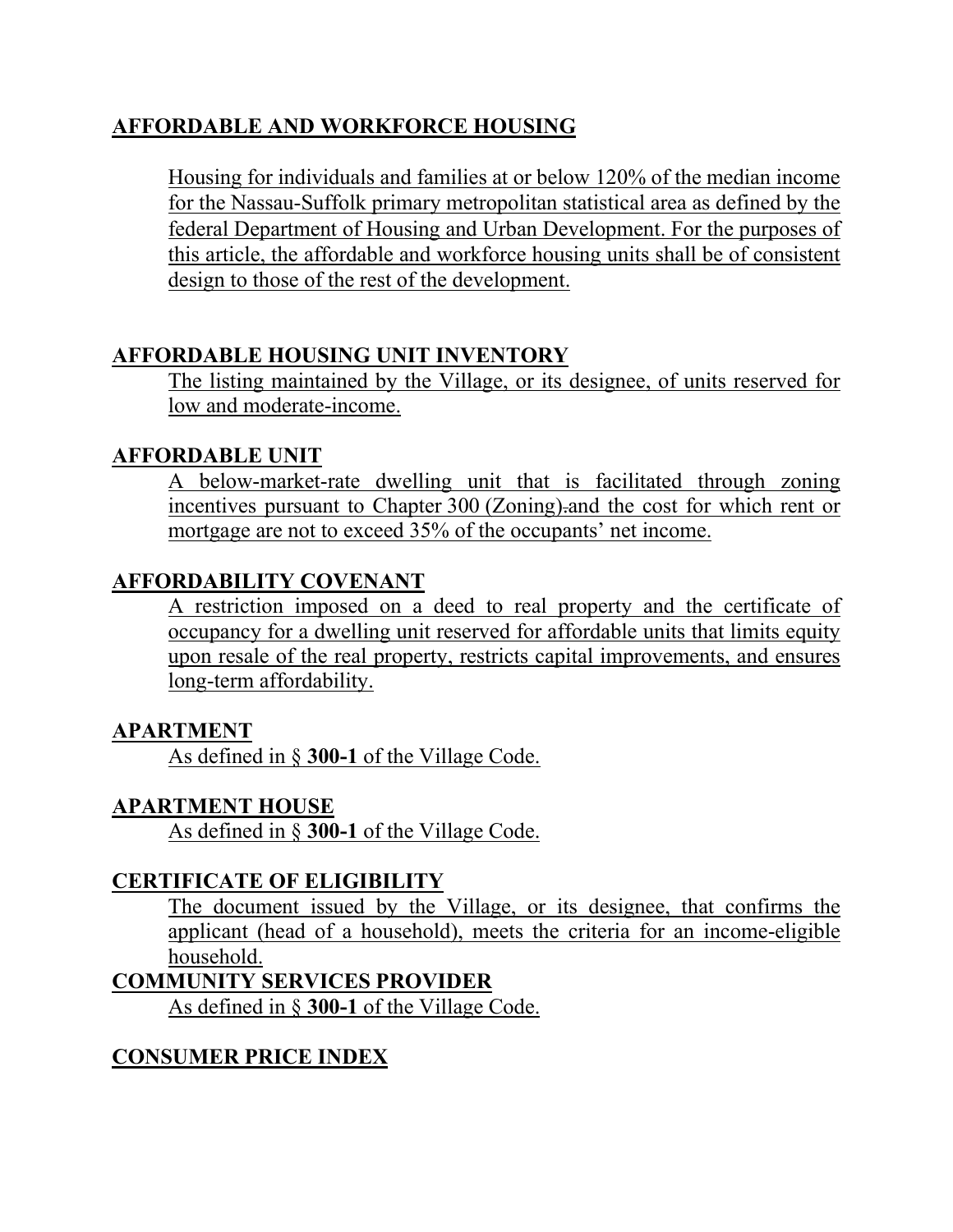The Consumer Price Index (CPI) as published by the United States Department of Labor, Bureau of Labor Statistics for the New York Metropolitan Area.

#### **[DENSITY BONUS](https://ecode360.com/14669441#14669441)**

A density increase of at least 10% over the otherwise maximum allowable residential density under the Village Zoning Code, Chapter **[300](https://ecode360.com/14671659#14671659)**, as of the date of the application by the applicant to the Village. All density calculations resulting in fractional units shall be rounded up to the nearest whole number. The granting of a density bonus shall not require, in and of itself, a comprehensive plan amendment, zoning change or other approval. The density bonus shall not be included as part of the calculation which determines the number of affordable units that constitute 10% of the total.

## **[HEAD OF HOUSEHOLD](https://ecode360.com/print/26944287#26944287)**

The individual considered the head of the household for an individual family, which for purposes of this chapter, shall be the applicant.

### **[INCOME-ELIGIBLE HOUSEHOLDS](https://ecode360.com/print/26944288#26944288)**

Those individuals/families whose household incomes are classified as at or below 120% of the median income for the Nassau-Suffolk primary metropolitan statistical area as defined by the federal Department of Housing and Urban Development.

#### **[MULTI-FAMILY UNIT](https://ecode360.com/print/26944292#26944292)**

As defined in § **[300-1](https://ecode360.com/print/6847796#6847796)** of the Village Code.

#### **[MULTIPLE DWELLING, FAMILY RESIDENTIAL DEVELOPMENT](https://ecode360.com/print/26944293#26944293)** Developments subject to the provisions of § **[300-80.3](https://ecode360.com/print/9213521#9213521)** of the Village Code.

#### **[PERMANENT FIXED IMPROVEMENT](https://ecode360.com/print/26944294#26944294)**

An improvement to a lot or unit reserved for an affordable or workforce housing income household which cannot be removed without substantial damage to the subject premises or total loss of value of said improvements. No adjustment shall be deemed a permanent fixed improvement unless the actual initial cost of the improvement to the owner exceeds 1% of the purchase price paid by the owner.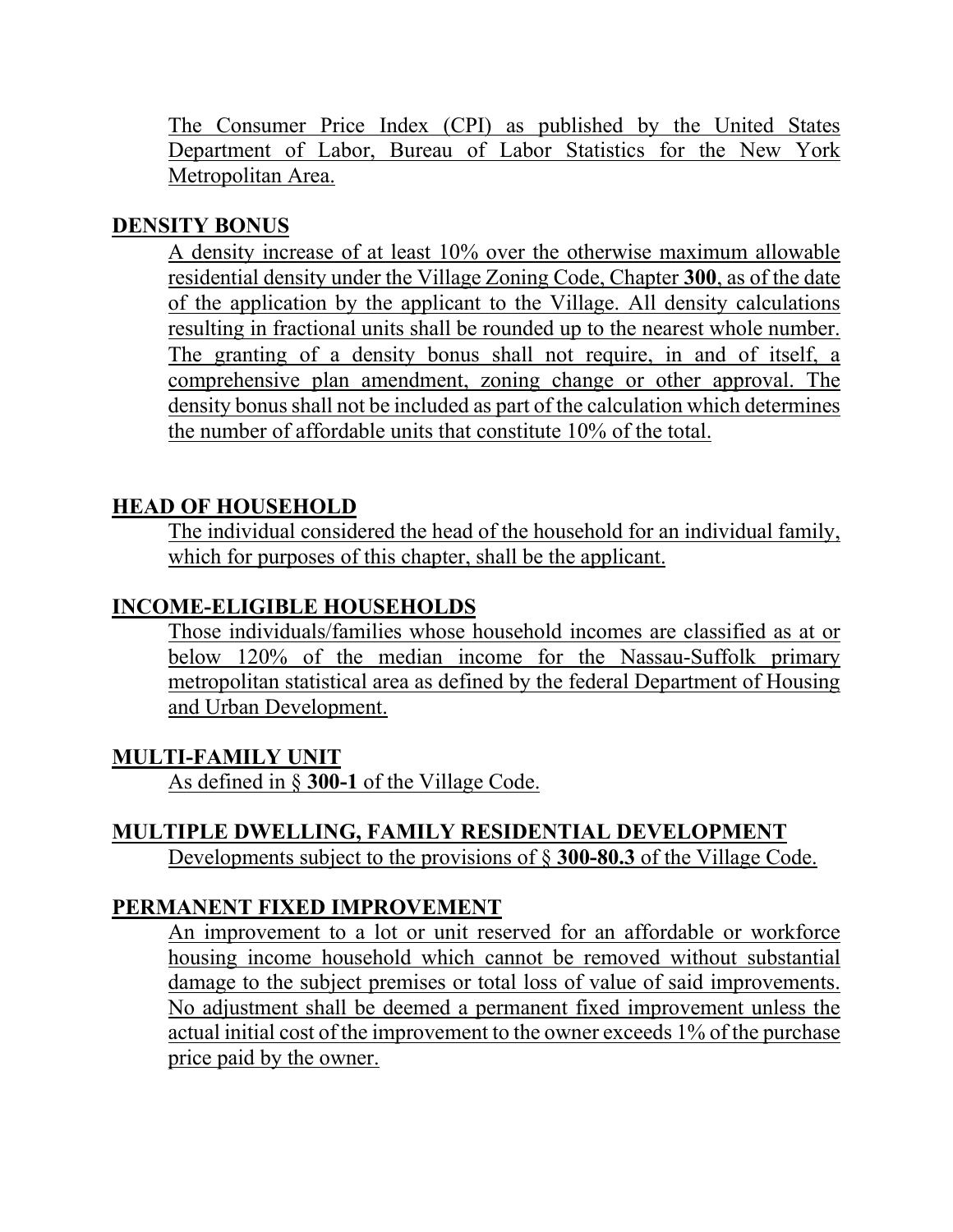## **[QUALIFIED ACTIVE MEMBER OF FIRE/EMS VOLUNTEER](https://ecode360.com/print/26944295#26944295)  [COMMUNITY SERVICE](https://ecode360.com/print/26944295#26944295)**

A volunteer involved in providing emergency medical services or fire protection in the Village of Sag Harbor, including but not limited to volunteer emergency medical technicians, volunteer firefighters, volunteer fire police, as decided by the administration or bylaws of the given agency providing such fire protection or emergency services. For purposes of administering the provisions of this chapter for qualified active members of fire/EMS volunteer community services, the Village of Sag Harbor shall utilize the approved list compiled by the given agency for the Length of Service Award Program (LOSAP) and supplemental listings provided by the given agency which list persons who have met the point requirements of LOSAP having remained active in service but no longer are eligible for LOSAP listing due to age restrictions, and further provided that the bylaws of the agency providing fire protection or ambulance services in the Village are not exclusionary in nature in order to conform to the Fair Housing Act.**[\[1\]](https://ecode360.com/print/WE0779?guid=26944300,26944268,26944277,26944298,26944310#ft26944295-1)**

## **[VILLAGE](https://ecode360.com/print/26944296#26944296)**

The Village of Sag Harbor.

 $[1]$ 

*Editor's Note: See 42 USC § 3601 et seq.*

### **[§ 150-3. Interagency coordination; priority review.](https://ecode360.com/print/WE0779?guid=26944300,26944268,26944277,26944298,26944310#26944298)**

[A.](https://ecode360.com/print/26944299#26944299)

Whenever the Planning Board receives a referral on a special exception application pursuant to § [300-11.5](https://ecode360.com/print/9213521#9213521), from the Village Trustees that contains affordable units, the Planning Board shall assign a first priority status to the application as the next agenda item (or as soon as practicable) to be reviewed by the Planning Board in the performance of its duties. Such applications shall retain first priority status for as long as there is compliance with all sections of this Code through the approval process, including resubmissions and revisions and if, in the opinion of the Planning Board, the applicant continues to apply a good-faith, diligent effort to prepare, submit and process the application. Should the application no longer comply with the sections cited herein or, in the opinion of the Planning Board, the applicant is not applying in a good-faith effort with respect to this Code, a normal priority shall be reassigned to the application by a written resolution of the Planning Board

#### **[§ 150-4. Administration and control of housing opportunities created](https://ecode360.com/print/WE0779?guid=26944300,26944268,26944277,26944298,26944310#26944300)  pursuant to Chapter 300 [\(Zoning\) of Village Code.](https://ecode360.com/print/WE0779?guid=26944300,26944268,26944277,26944298,26944310#26944300)**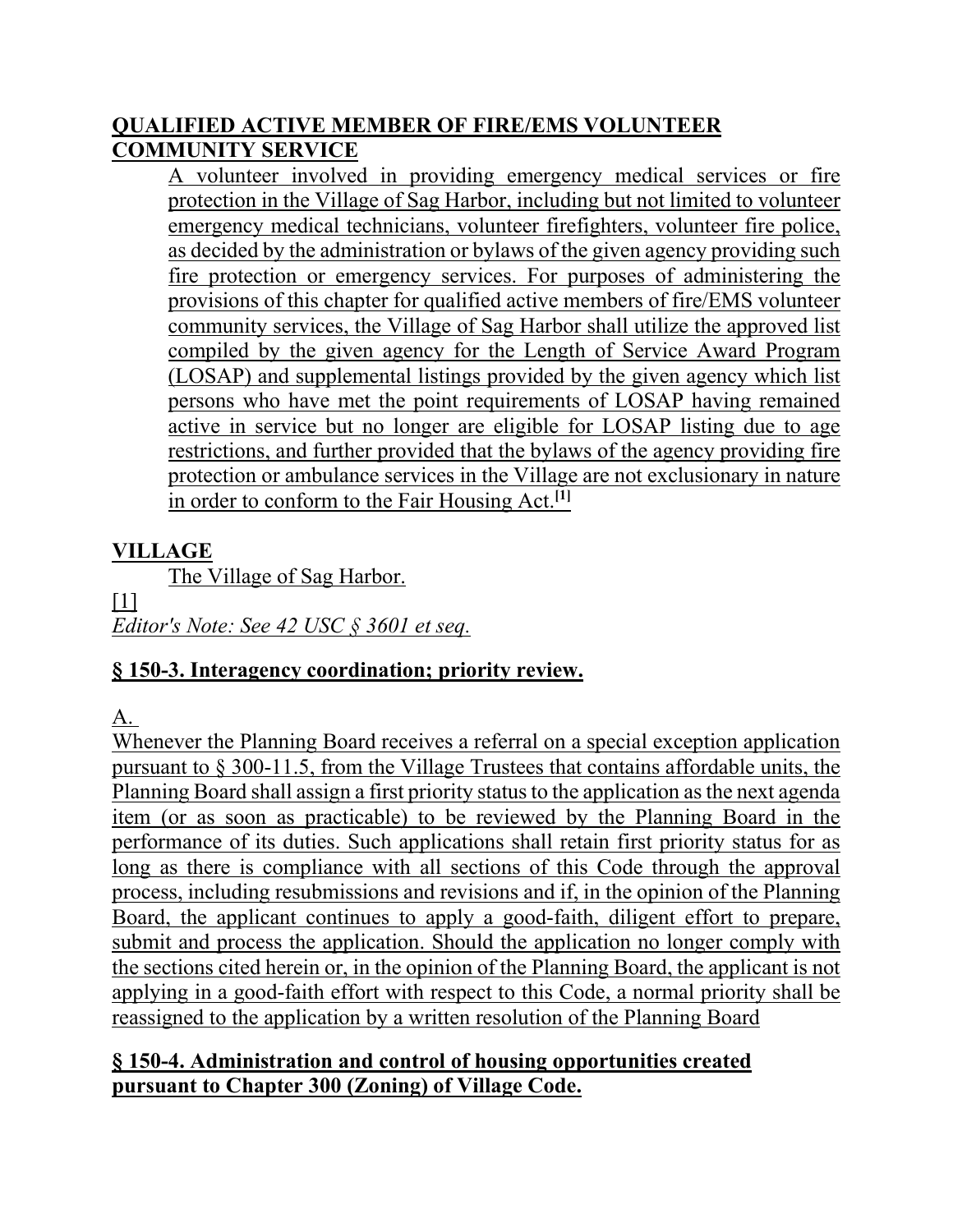[A.](https://ecode360.com/print/26944301#26944301)

The Village or its designee shall be responsible for the administration and enforcement of affordable units, as defined in § [150-](https://ecode360.com/print/26944277#26944277)2, created pursuant to Chapter [300](https://ecode360.com/print/6847794#6847794) (Zoning) of the Village Code.

[B. T](https://ecode360.com/print/26944302#26944302)he Village or its designee shall promulgate all rules and regulations, including model agreements, subject to Village Board approval, and any other instruments necessary to implement this chapter and the provisions of Chapter [300](https://ecode360.com/print/6847794#6847794) (Zoning). [C.](https://ecode360.com/print/26944303#26944303) 

The Village or its designee shall cause to be prepared and shall maintain an affordable housing unit inventory, as defined in  $\S$  [150-2,](https://ecode360.com/print/26944277#26944277) of all units reserved for low and moderate-income households created pursuant to Chapter [300](https://ecode360.com/print/6847794#6847794) (Zoning).

## [D.](https://ecode360.com/print/26944304#26944304)

To the extent permitted by law and federal, state, and county programs, priority for affordable housing opportunities facilitated by the zoning incentives pursuant to Chapter [300](https://ecode360.com/print/6847794#6847794) (Zoning) shall be as follows:

### [\(1\)](https://ecode360.com/print/26944305#26944305)

Income-eligible households residing year-round or working in the Village of Sag Harbor. For those persons working in the Village of Sag Harbor, a higher priority will be given to those income eligible households in which at least one adult family member is currently employed by the Village of Sag Harbor. Higher priority will be given to at least one adult member who, in addition to being income eligible, is a qualified active member of Sag Harbor Fire/EMS volunteer community services.

[\(2\)](https://ecode360.com/print/26944306#26944306) 

Income-eligible households residing year-round or working in the Town of Southampton or Town of East Hampton. Higher priority will be given to at least one adult member who, in addition to being income eligible, is a qualified active member of Sag Harbor Fire/EMS volunteer community services, and then to those income eligible households residing in the Sag Harbor School District.

[E.](https://ecode360.com/print/26944309#26944309)

Where a unit is reserved for income-eligible households and restricted pursuant to a grant or subsidy from the federal government, State of New York or other municipal agency to provide affordable housing opportunities consistent with the intent of this chapter, the Village or its designee may accept such eligibility priorities and restrictions in lieu of the restrictions set forth in this chapter, subject to approval by resolution by the Village Trustees.

## **[§ 150-5. Policies and procedures.](https://ecode360.com/print/WE0779?guid=26944300,26944268,26944277,26944298,26944310#26944310)**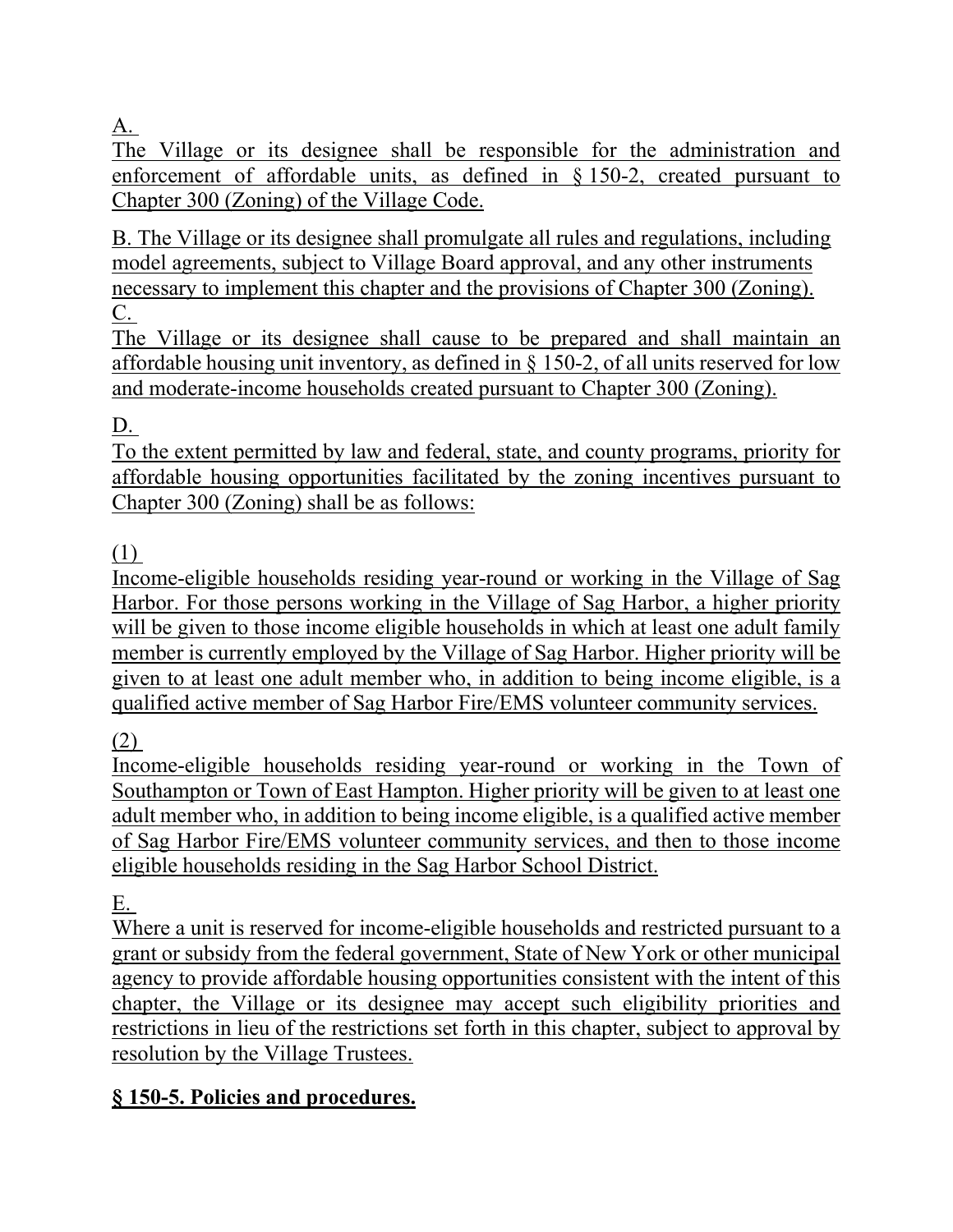[A.](https://ecode360.com/print/26944311#26944311)

Lottery procedures.

[\(1\)](https://ecode360.com/print/26944312#26944312) 

A lottery administered by the Village, or its designee, for the units reserved for income-eligible households created pursuant to Chapter [300](https://ecode360.com/print/6847794#6847794) (Zoning), shall be held consistent with the procedures promulgated by the New York State Affordable Housing Corporation.

[\(2\)](https://ecode360.com/print/26944313#26944313) 

Certificates of occupancy (COs) for any units in the housing development shall not be issued by the Building Inspector until the housing lottery is administered by the Village or its designee for the units reserved for income eligible households created pursuant to Chapter **[300](https://ecode360.com/print/6847794#6847794)** (Zoning).

[\(3\)](https://ecode360.com/print/26944314#26944314) 

The Building Inspector may issue COs for up to 50% of the market-rate units within a particular development prior to issuing a certificate of occupancy for the affordable units; thereafter, certificates of occupancy shall be issued for all the affordable units prior to issuing any additional COs for the market-rate units.

[B.](https://ecode360.com/print/26944315#26944315) 

Initial sales price or rental price for affordable units; ongoing requirements. [\(1\)](https://ecode360.com/print/26944316#26944316) 

Upon receipt of an application for the issuance of a certificate of occupancy for a dwelling unit reserved for an income-eligible household, or earlier if requested by the owner, but not prior to the issuance of a building permit, the Building Inspector shall send a copy of the application to the Village or its designee, who shall inform the owner in writing within 30 days of the maximum monthly rental or initial maximum sales price for the dwelling unit and the maximum household income for eligibility for occupancy of said unit.

[\(2\)](https://ecode360.com/print/26944317#26944317) 

The maximum monthly rental or initial maximum sales price for a dwelling unit and the maximum household income for eligibility for occupancy of said unit shall be determined by the Village or its designee in accordance with the following criteria, unless provided for under other applicable law for a particular development. [\(a\)](https://ecode360.com/print/26944318#26944318) 

Maximum monthly rent. The maximum gross monthly rent (rent plus tenant-paid utilities) shall not exceed the Small Area Fair Market Rent (SAFMR) as promulgated for Sag Harbor using zip code 11963, by the Secretary of the United States Department of Housing and Urban Development (HUD).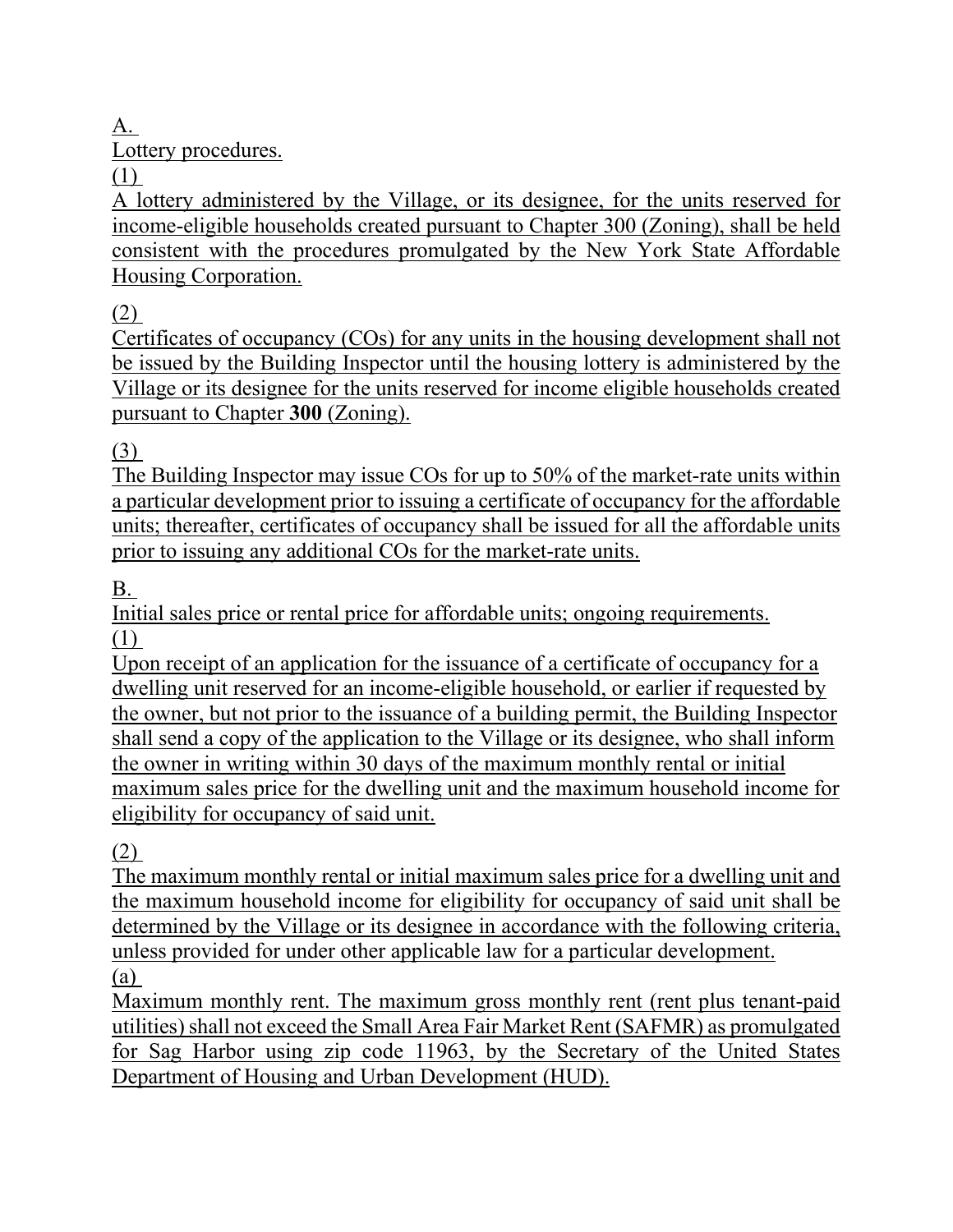## [\(b\)](https://ecode360.com/print/26944321#26944321)

Maximum sales price. The sale price for the dwelling unit shall not exceed 300% of the maximum annual aggregate family income for a family earning at or below 120% of the median family income for a family of that size promulgated for the Nassau-Suffolk, NY HUD Metro FMR Area and published annually by the Secretary of the United States Department of Housing and Urban Development pursuant to Section 3(b)(2) of the United States Housing Act of 1937 [42 U.S.C. § 1437a(b)(2)] and Part 813, Subpart A, Section 102, of Title 24, Subtitle B, of the Code of Federal Regulations (24 CFR 813.102).

## [\(3\)](https://ecode360.com/print/26944322#26944322)

To the extent practical, units reserved for affordable units shall meet or exceed the following minimum dwelling unit size to accommodate household or family size:

| Household or Family Size                | Minimum Dwelling Unit Size |
|-----------------------------------------|----------------------------|
|                                         | <b>Efficiency Unit</b>     |
|                                         | 1-bedroom                  |
| <u>3 to 4</u>                           | 2-bedroom                  |
| $rac{5 \text{ to } 6}{2 \text{ to } 6}$ | 3-bedroom                  |
| $7$ to $8$                              | 4-bedroom                  |

Note: The table above shall not be construed as a limitation on occupancy.

[\(4\)](https://ecode360.com/print/26944323#26944323) 

No certificate of occupancy may be issued by the Building Inspector until the Village or its designee has provided the maximum monthly rental or initial maximum sales price for the dwelling unit and the maximum household income for eligibility for occupancy of said unit, except as provided elsewhere in this chapter.

[C.](https://ecode360.com/print/26944324#26944324) 

Eligibility certificates required.

[\(1\)](https://ecode360.com/print/26944325#26944325) 

The Village or its designee shall certify the eligibility of all applicants for rental or sale of affordable units. An eligibility certificate shall be issued to said applicant in writing and shall be dated.

[\(2\)](https://ecode360.com/print/26944326#26944326) 

In the case of rental units, the Village or its designee shall annually reexamine or cause to be reexamined the eligibility of each rental occupant household.

[\(3\)](https://ecode360.com/print/26944327#26944327)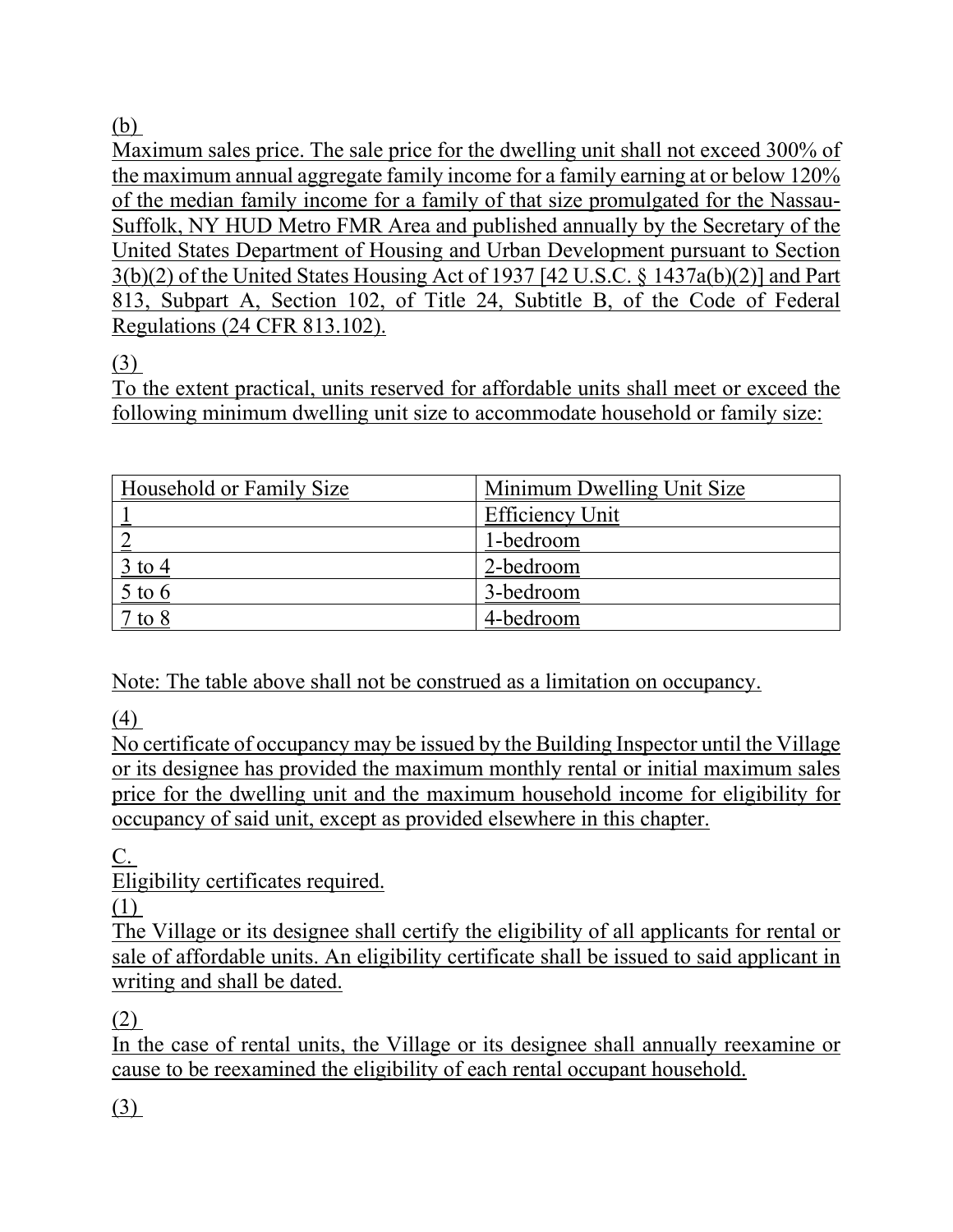On or before March 31 of each year thereafter, the Village or its designee shall notify the owner or manager of the subject affordable unit as to the rent, sales and income eligibility requirements for such units based upon figures derived from the preceding year unless otherwise provided for under applicable law for a particular development.

## [\(4\)](https://ecode360.com/print/26944328#26944328)

The owner or manager of the affordable unit shall certify to the Village or its designee on or before May 31 of each year that all rentals comply with the provisions of this chapter and Chapter [300.](https://ecode360.com/print/6847794#6847794)

## [\(5\)](https://ecode360.com/print/26944329#26944329)

In the case of for-sale units, the Village or its designee shall ensure the eligibility of a purchaser is certified prior to closing of title.

[D.](https://ecode360.com/print/26944330#26944330)

Restrictions on rental units. Unless otherwise prohibited as a condition of approval for the particular development under Chapter [300](https://ecode360.com/print/6847794#6847794) (Zoning) or within covenants and restrictions associated with the subject property, affordable rental units shall be subject to the following conditions:

[\(1\)](https://ecode360.com/print/26944331#26944331) 

The apartment or dwelling unit shall remain the primary residence of the incomeeligible household for the term of the lease, and the occupants shall maintain the subject premises in conformity with Chapter [300](https://ecode360.com/print/6847794#6847794) (Zoning).

[\(2\)](https://ecode360.com/print/26944332#26944332) 

The apartment or dwelling unit shall not be used or leased as a seasonal rental.

[\(3\)](https://ecode360.com/print/26944333#26944333) 

The lease for said unit shall be for a one-year term. As long as an occupant household remains eligible and has complied with the terms of the lease, the occupant shall be offered a one-year renewal of the lease. If an occupant's annual income shall exceed the eligible income level by more than 20%, and there is an eligible applicant for the unit, the occupant household may complete the current lease term and shall be offered, if available, another unit for which the occupant household is incomeeligible, or a market-rate unit in the development. If no such dwelling unit is available, the occupant household may be allowed to sign one additional one-year lease, but no further renewal shall be permitted.

[\(4\)](https://ecode360.com/print/26944334#26944334) 

In the circumstances referenced in Subsection **[D\(3\)](https://ecode360.com/print/26944333#26944333)** above, if such should occur in the same housing complex and another unit is available for which the occupant household is income-eligible, the Village or its designee shall have the authority to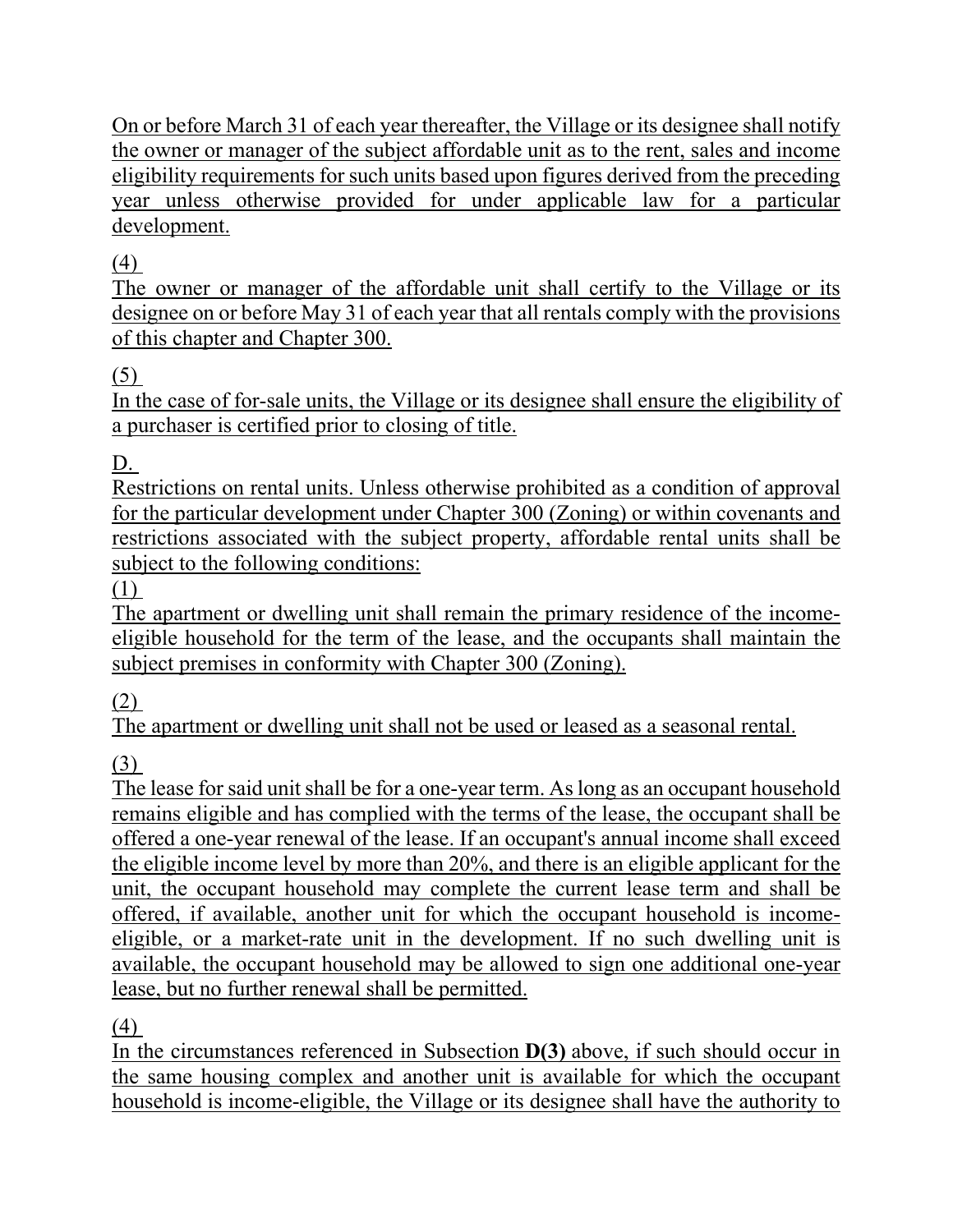request the Building Inspector to substitute certificates of occupancy for the respective units rather than having an occupant household relocate within the same complex, provided that the units are comparable.

[E.](https://ecode360.com/print/26944335#26944335) Restrictions on ownership units.

[\(1\)](https://ecode360.com/print/26944336#26944336) 

The occupant household of an affordable dwelling unit shall occupy the premises as its primary residence and shall not rent or lease the premises or any portion thereof to others.

[\(a\)](https://ecode360.com/print/26944337#26944337) 

The apartment or dwelling unit shall not be used or leased as a seasonal rental.

[\(2\)](https://ecode360.com/print/26944338#26944338) 

Use of a one-family dwelling shall be in conformity with Chapter [300](https://ecode360.com/print/6847794#6847794) (Zoning).

[\(3\)](https://ecode360.com/print/26944339#26944339) 

Resale of affordable units.

[\(a\)](https://ecode360.com/print/26944340#26944340) 

The Village shall have first right of refusal to purchase all affordable housing for dwelling units that are offered for resale.

[\(b\)](https://ecode360.com/print/26944341#26944341) 

No individual/family who purchases an affordable housing unit facilitated through the provisions of Chapter [300](https://ecode360.com/print/6847794#6847794) may sell their home for a profit within the first three years of ownership.

[\(c\)](https://ecode360.com/print/26944342#26944342) 

The equity realized in units sold after three years of ownership will be based on the equivalent percentage of the Consumer Price Index (CPI) as compiled by the United States Department of Labor. The percentage will be calculated from the date of the initial purchase to the date of resale. In addition, the seller shall be compensated for permanent fixed improvements that have been made to the home. Depreciation shall apply to capital improvements, as applicable.

[\(d\)](https://ecode360.com/print/26944343#26944343) 

Maximum resale price cannot exceed the initial purchase price plus the cost of permanent fixed improvements, adjusted for the change in the consumer price index for "all items" for the New York Metropolitan Area during the period of ownership of such dwelling unit and such improvements plus reasonable and necessary resale expenses.

[F.](https://ecode360.com/print/26944344#26944344)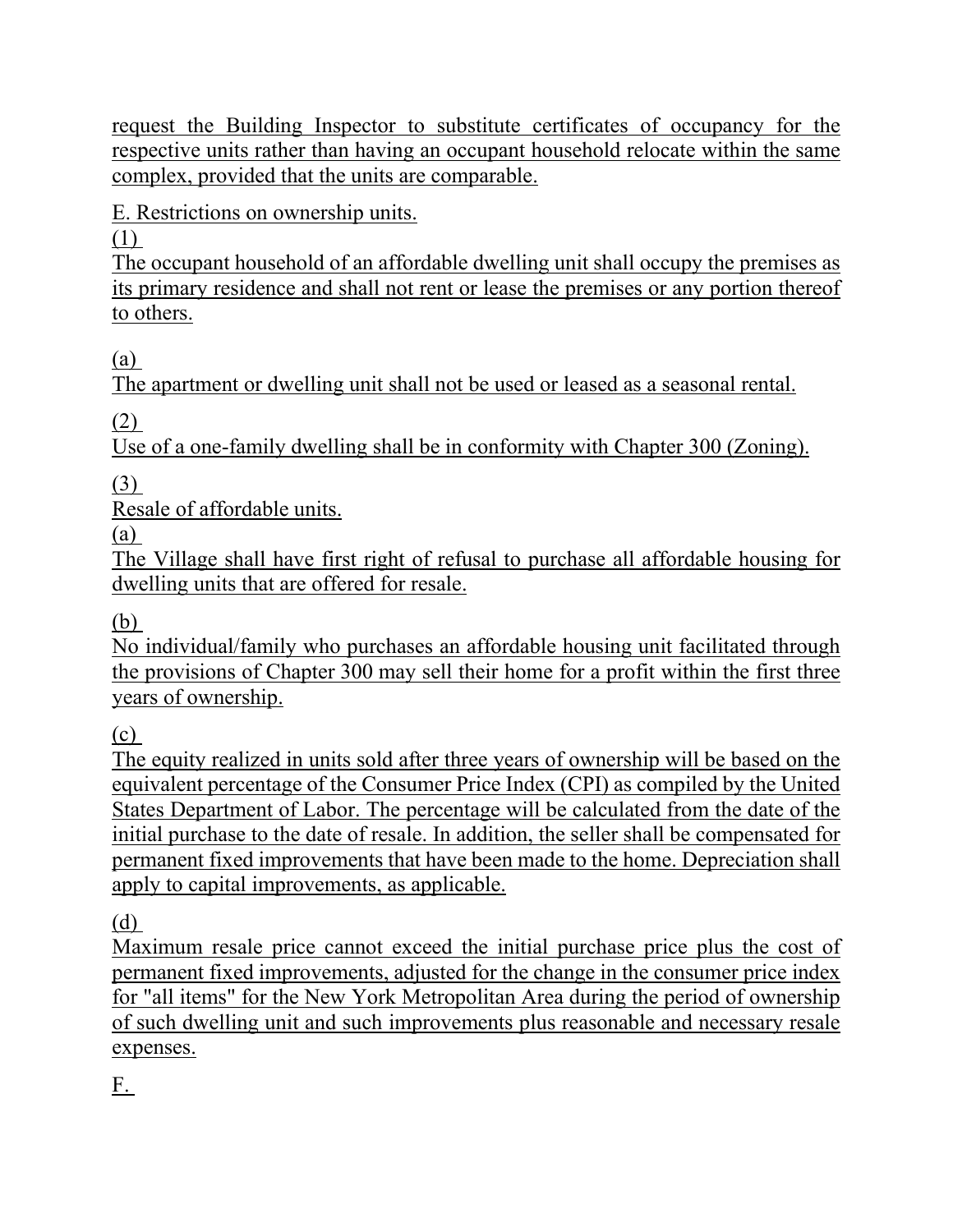Distribution of units reserved for affordable units. Affordable units shall be physically integrated into the design of the development in a manner satisfactory to the Planning Board during site plan review, and the bedroom mix of dwelling units associated with the development shall be distributed in the same proportion as all other dwelling units in the development, unless a different proportion is approved by the Planning Board as being better related to the housing needs.

## [G.](https://ecode360.com/print/26944345#26944345)

Sustainable affordability.

[\(1\)](https://ecode360.com/print/26944346#26944346) 

All affordable housing units facilitated through the provisions of Chapter [300](https://ecode360.com/print/6847794#6847794) shall be affordable in perpetuity. Where required by the Village of Sag Harbor or its designee, affordability covenants must be recorded in the Suffolk County Clerk's Office subject to approval by the Village Attorney

[\(2\)](https://ecode360.com/print/26944347#26944347) 

Where an affordable unit is restricted pursuant to a grant or subsidy from the federal government, State of New York or other municipal agency to provide affordable housing consistent with the intent of this chapter, the Village or its designee may accept such restrictions in lieu of the restrictions set forth in this chapter, provided that the Village Trustees approve by majority vote and file their decision in writing in the office of the Village Clerk.

[H.](https://ecode360.com/print/26944348#26944348)

Certificates of occupancy. All certificates of occupancy issued for affordable dwelling units shall be endorsed with a notation that occupancy of such units is conditioned upon continued compliance with the provisions of Chapter [150,](https://ecode360.com/print/26944267#26944267) Chapter [300](https://ecode360.com/print/6847794#6847794) (Zoning) and all regulations and conditions promulgated thereunder.

[I.](https://ecode360.com/print/26944349#26944349) 

Assessment. The encumbrance of an affordability covenants and restrictions on the deeds or certificates of occupancy issued for affordable dwelling units shall be taken into consideration by the Assessor in determining the assessments on such units.

Article II, Long Island **[Affordable Workforce Housing](https://ecode360.com/14669438) Act** [Adopted 1-13-2009 by L.L. No. 2-2009 (Ch. 53B of the 1968 Compilation)]

### § 150-6 **[Definitions.](https://ecode360.com/14669437#14669439)**

As used in this article, the following terms shall have the meanings indicated: **[AFFORDABLE WORKFORCE HOUSING](https://ecode360.com/14669440#14669440)**

Housing for individuals and families at or below 130% of the median income for the Nassau-Suffolk primary metropolitan statistical area as defined by the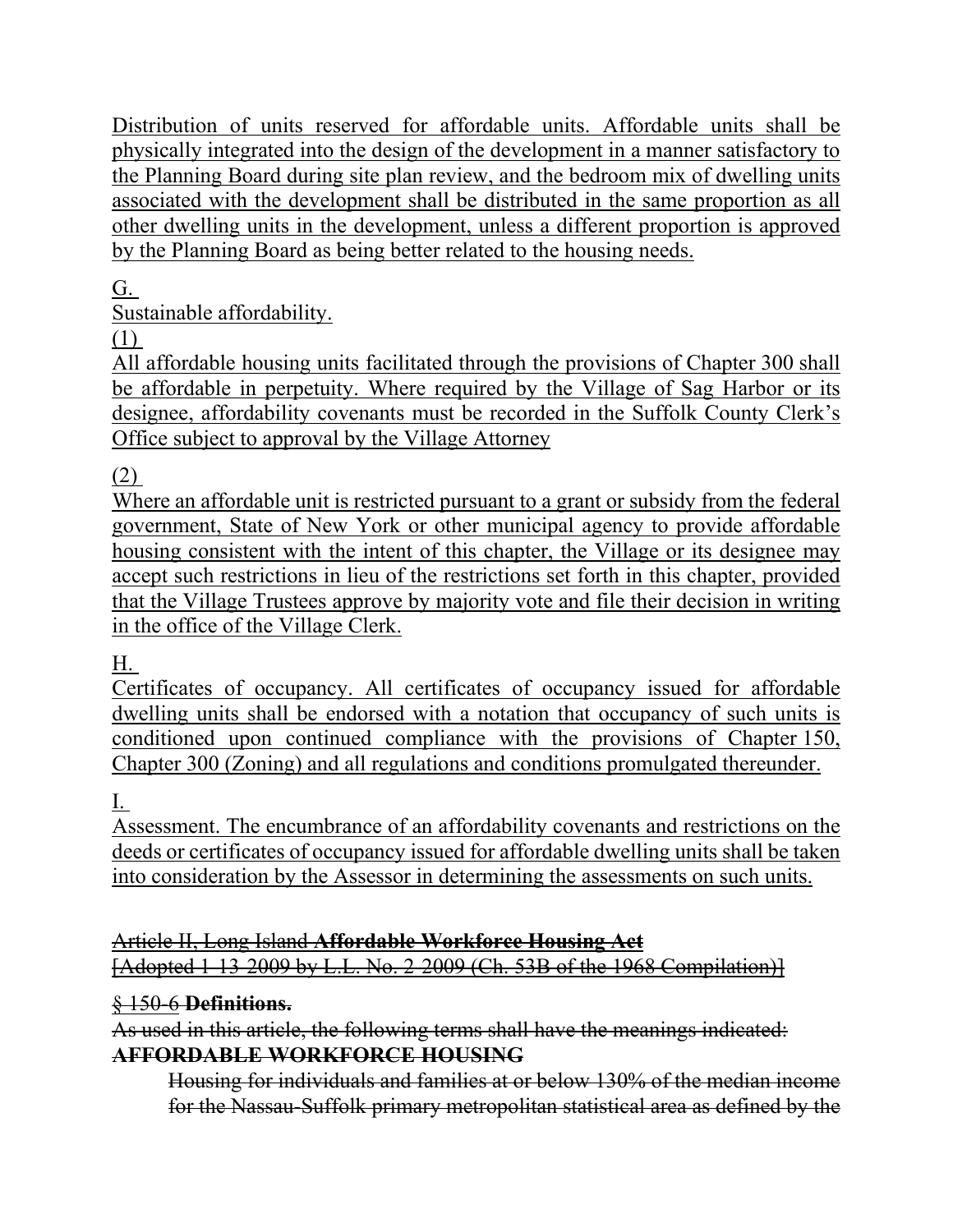federal Department of Housing and Urban Development. For the purposes of this article, the affordable workforce housing units shall be of consistent design to those of the rest of the development.

### **[DENSITY BONUS](https://ecode360.com/14669441#14669441)**

A density increase of at least 10% over the otherwise maximum allowable residential density under the Village Zoning Code, Chapter **[300](https://ecode360.com/14671659#14671659)**, as of the date of the application by the applicant to the Village. All density calculations resulting in fractional units shall be rounded up to the nearest whole number. The granting of a density bonus shall not require, in and of itself, a comprehensive plan amendment, zoning change or other approval. The density bonus shall not be included as part of the calculation which determines the number of affordable units that constitute 10% of the total.

## § 150-6 **[Workforce Housing Program.](https://ecode360.com/14669437#14669442)**

## **[A.](https://ecode360.com/14669443#14669443)**

When the Village Planning Board approves a subdivision plat or site plan for five or more residential units or a mixed-use development that incorporates five or more residential units, except as otherwise provided in Subsection **[B](https://ecode360.com/14669450#14669450)** of this section, the applicant shall receive a density bonus or other incentive pursuant to a written agreement between the applicant and the Village, and the Village shall require of the applicant:

### **[\(1\)](https://ecode360.com/14669444#14669444)**

The set aside of at least 10% of such units for affordable workforce housing on site; or

### **[\(2\)](https://ecode360.com/14669445#14669445)**

The provision of other land and the construction of the required affordable workforce housing units that are not part of the applicant's current subdivision plat or site plan but are to be provided on another site within the Village; or

### **[\(3\)](https://ecode360.com/14669446#14669446)**

The payment of a fee equal to two times the median income for a family of four for the Nassau-Suffolk primary metropolitan statistical area as defined by the federal Department of Housing and Urban Development, for each additional unit which results, or would have resulted, from the density bonus or, when such fee exceeds the appraised value of each lot resulting from such density bonus, then such fee shall be equal to the appraised value of the lot or lots, or the equivalent thereof, for each additional unit created by the density bonus. All fees collected by the Village as provided in this section shall, at the sole discretion of the Village, be: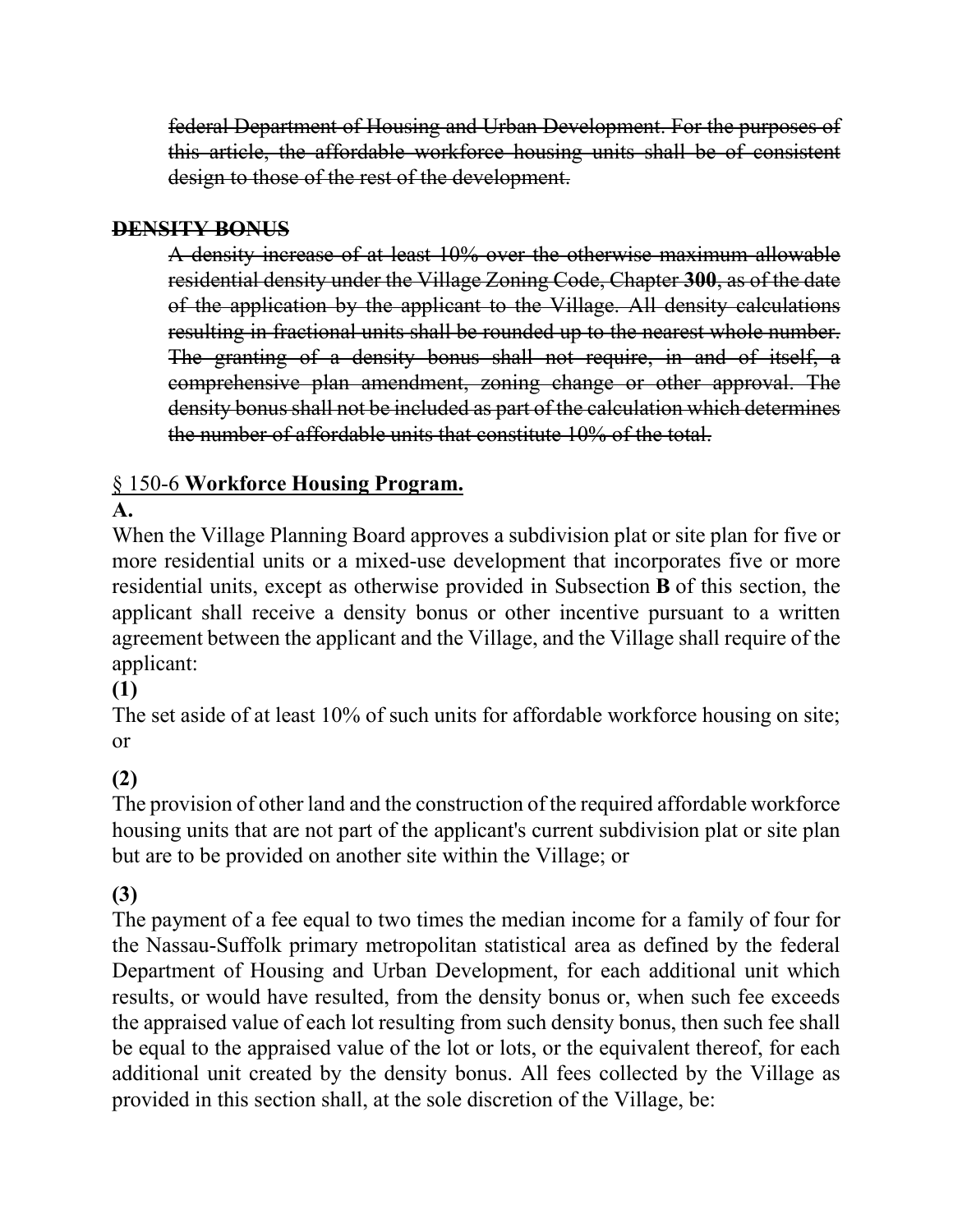### **(a)**

Deposited in a single trust fund under the control of the Village to be kept in trust and separate and apart from all other monies of the Village, for the specific purpose of constructing affordable workforce housing, acquiring land for the purpose of providing affordable workforce housing or rehabilitating structures for the purpose of providing affordable workforce housing. Pending expenditures from such trust fund, monies therein may be invested in the manner provided by law. Any interest earned or capital gain realized on the monies so deposited shall accrue to and become part of such trust fund; or

#### **(b)**

Paid to another local government within the Suffolk County pursuant to an intermunicipal agreement, to be kept in trust and separate and apart from all other monies of such other local government, for the specific purpose of constructing affordable workforce housing, acquiring land for the purpose of providing affordable workforce housing or rehabilitating structures for the purpose of providing affordable workforce housing within such other local government. Pending expenditures from such trust fund, monies therein may be invested in the manner provided by law. Any interest earned or capital gain realized on the monies so deposited shall accrue to and become part of such trust fund; or

#### **(c)**

Paid into a single trust fund under the control of the Long Island Housing Partnership to be kept in trust and separate and apart from all other monies of such partnership, 50% of which shall be used for the specific purpose of constructing affordable workforce housing, acquiring land for the purpose of providing affordable workforce housing or rehabilitating structures for the purpose of providing affordable workforce housing within Suffolk County. The remaining 50% of such funds shall be used to provide down-payment assistance to eligible homebuyers who qualify for the existing employer assistance housing benefit program administered by such partnership; or

#### **(d)**

Paid into a single trust fund under the control of the Sag Harbor Community Housing Trust, Inc., to be kept in trust and separate and apart from all other monies of such trust. Such trust fund shall be used for the specific purpose of providing a benefit to the residents and workforce of the Sag Harbor community and surrounding areas by: [Added 2-11-2014 by L.L. No. 3-2014; amended 4-11-2017 by L.L. No. 8-2017] **[1]**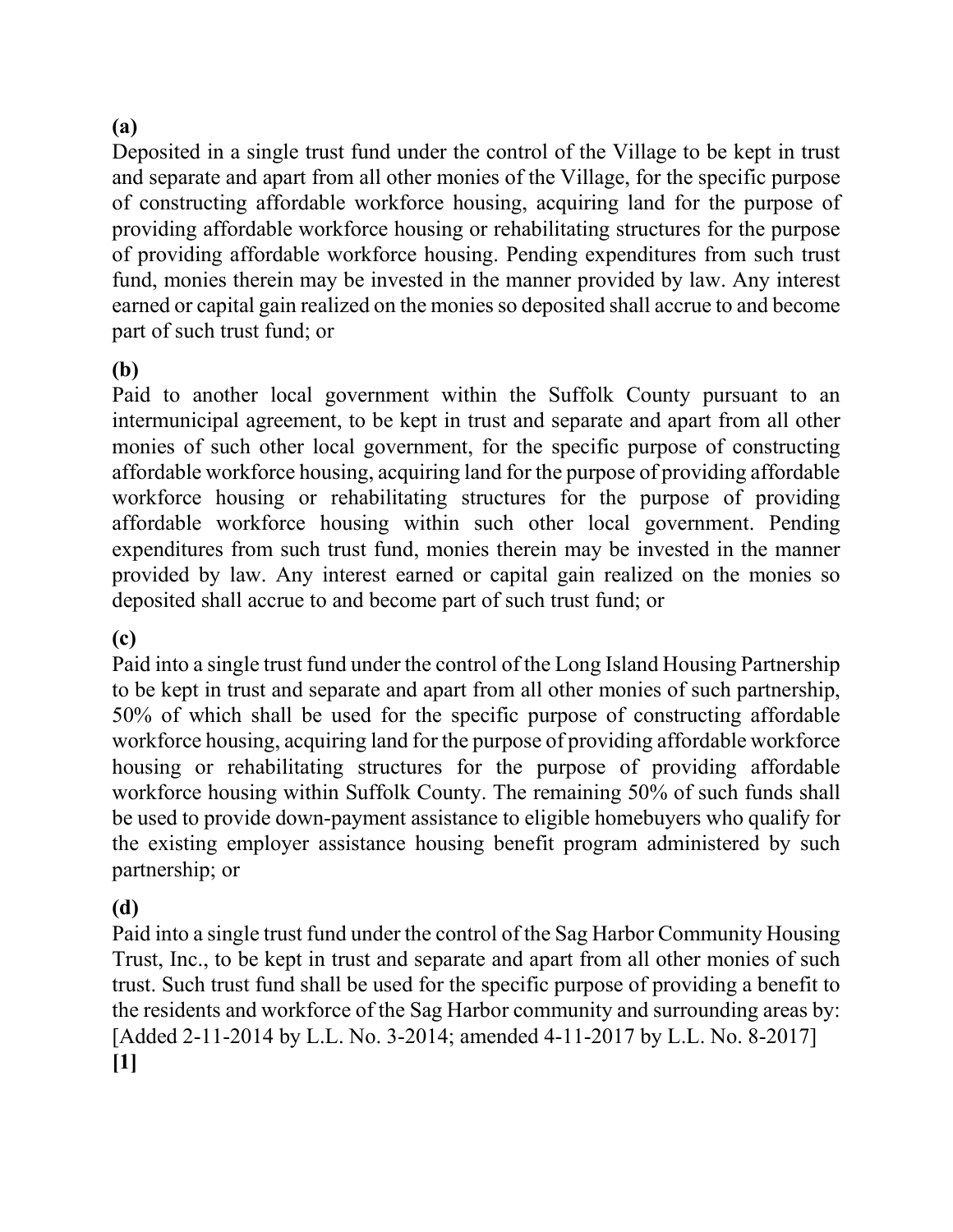Constructing affordable workforce housing, acquiring land for the purpose of providing affordable workforce housing or rehabilitating structures for the purpose of providing affordable workforce housing within the Sag Harbor Community and surrounding areas; or

## **[2]**

Providing down-payment assistance or other financial assistance for the purchase of affordable workforce housing by eligible homebuyers as shall be determined by the Board of Trustees within the Sag Harbor Community and surrounding areas; or

### **[3]**

Being paid to another local government within Suffolk County pursuant to an intermunicipal agreement, to be kept in trust and separate and apart from all other monies of such other local government, for the specific purpose of constructing affordable workforce housing, acquiring land for the purpose of providing affordable workforce housing, or rehabilitating structures for the purpose of providing affordable workforce housing within such other local government. Pending expenditures from such trust fund, monies therein may be invested in the manner provided by law. Any interest earned or capital gain realized on the monies so deposited shall accrue to and become part of such trust fund; or

#### **[4]**

Being paid into a single trust fund under the control of the Long Island Housing Partnership (LIHP), to be kept in trust and separate and apart from all other monies of such partnership, 50% of which shall be used for the specific purpose of constructing affordable workforce housing, acquiring land for the purpose of providing affordable workforce housing, or rehabilitating structures for the purpose of providing affordable workforce housing within Suffolk County. The remaining 50% of such funds shall be used to provide down-payment assistance to eligible homebuyers who qualify for the existing Employer Assistance Housing Benefit Program administered by LIHP. The down-payment assistance funds shall be secured by a note and mortgage on the property purchased with such funds and shall be fully repaid to the fund by the recipient upon the sale or refinancing of the aforementioned property.

#### **B.**

The provisions of this article shall not apply when an applicant elects a lesser percentage than the maximum allowable residential density under the Village Zoning Code, Chapter **300**.

**C.**